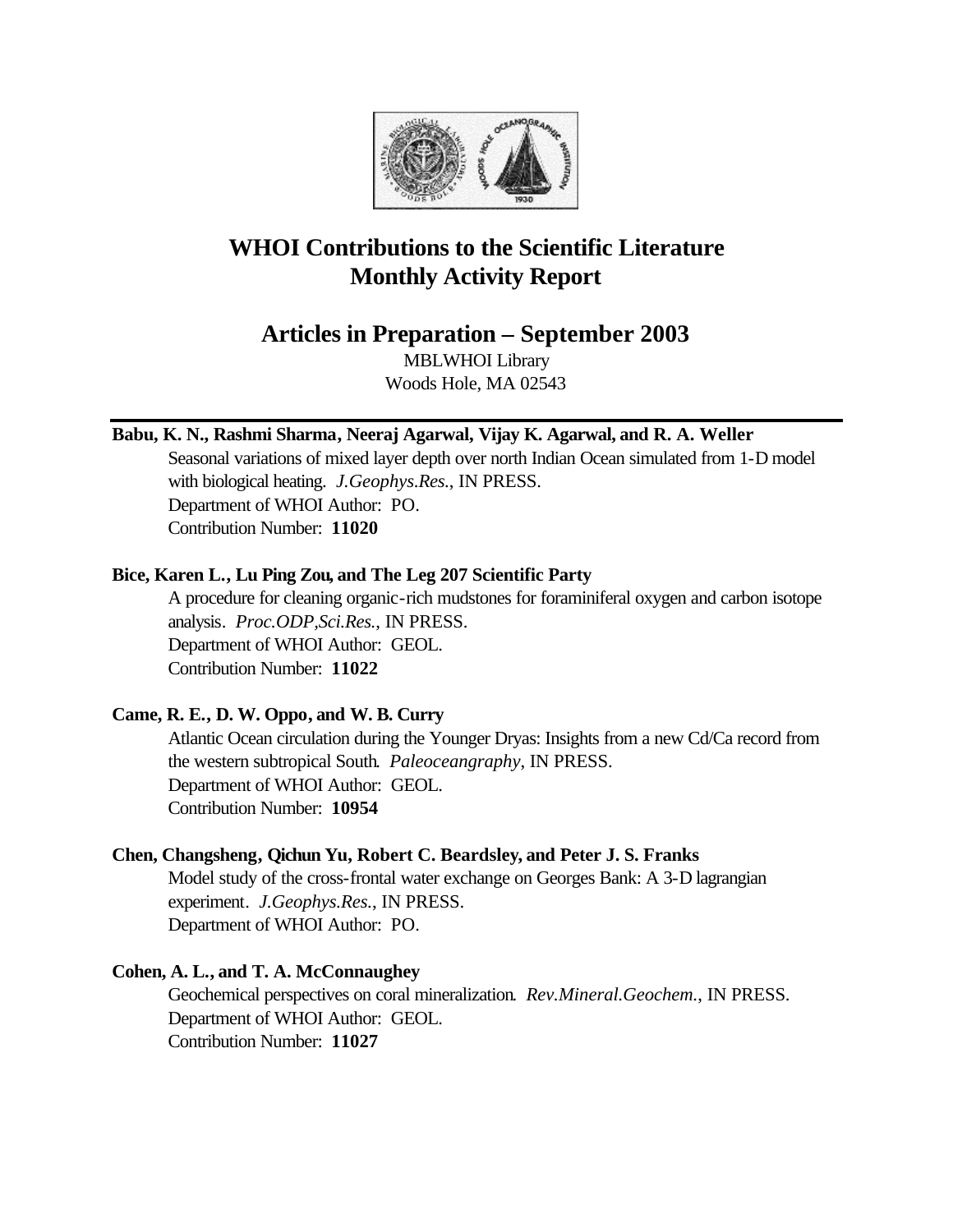## **Funck, Thomas, John R. Hopper, Hans Christian Larsen, Keith E. Louden, Brian E. Tucholke, and W. Steven Holbrook**

Crustal structure of the ocean-continent transition at Flemish Cap: Seismic refraction results. *J.Geophys.Res.*, IN PRESS. Department of WHOI Author: GEOL. Contribution Number: **11000**

#### **Furey, Heather, and Amy S. Bower**

Temperature structure of the East China and southeastern Japan/East China Seas from XBT deployed data. *Deep-Sea Res.II*, IN PRESS. Department of WHOI Author: PO. Contribution Number: **11014**

#### **Galbraith, Eric D., Markus Kienast, Thomas F. Pedersen, and Stephen E. Calvert**

Glacial-interglacial modulation of the marine nitrogen cycle by O2 supply to intermediate waters. *Nature*, IN PRESS. Department of WHOI Author: MCG. Contribution Number: **10994**

#### **Hahn, Mark E., Sibel I. Karchner, and Diana G. Franks**

Aryl hydrocarbon receptor polymorphisms and dioxin resistance in Atlantic killifish (*Fundulus heteroclitus*). *Pharmacogenetics*, IN PRESS. Department of WHOI Author: BIO. Contribution Number: **11007**

#### **Hakkinen, S., and A. Proshutinsky**

Fresh water content variability in the Arctic Ocean. *J.Geophys.Res.*, IN PRESS. Department of WHOI Author: PO. Contribution Number: **11012**

## **Hopper, John R., Thomas Funck, Brian E. Tucholke, Hans Christian Larsen, W. Steven Holbrook, Keith E. Louden, Donna Shillington, and Helen Lau**

Continental breakup and the onset of ultra-slow seafloor spreading off Flemish Cap on the Newfoundland rifted margin. *Geology*, IN PRESS. Department of WHOI Author: GEOL. Contribution Number: **10998**

#### **Huang, Rui Xin**

The thermohaline circulation under a constraint on the energy for mixing. *Nature*, IN PRESS. Department of WHOI Author: PO. Contribution Number: **11029**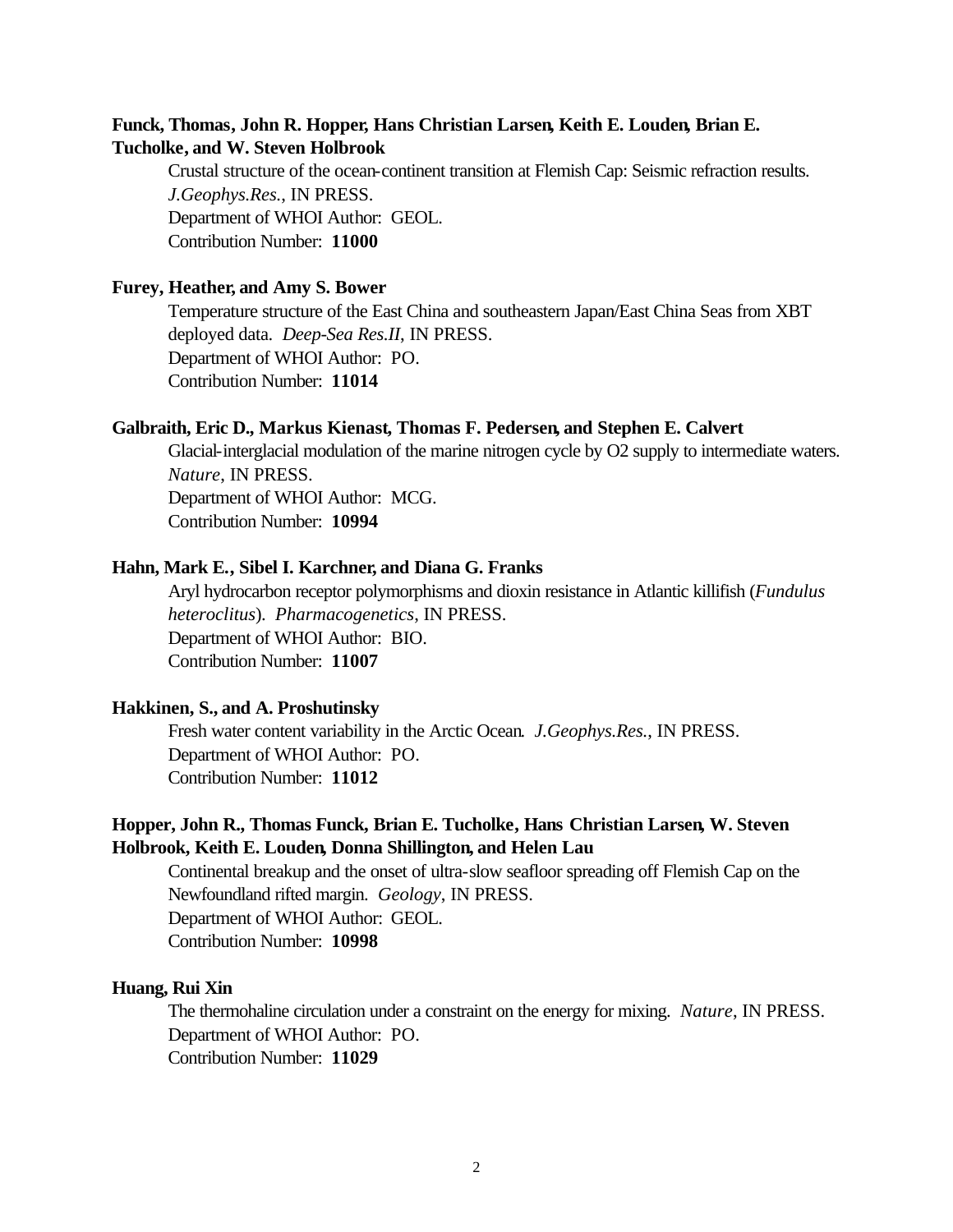#### **Jelloul, Mahdi Ben, and Theirry Huck**

Baroclinic basin modes in a two-layer quasigeostrophic model. *J.Phys.Oceanogr.*, IN PRESS. Department of WHOI Author: PO. Contribution Number: **10999**

#### **Jenkins, William J.**

The subtropical nutrient spiral. *Glob.Biogeochem.Cycles*, IN PRESS. Department of WHOI Author: MCG. Contribution Number: **11017**

## **Jones, Alan G., Pamela Lezaeta, Ian J. Ferguson, Alan D. Chave, Rob L. Evans, Xavier Garcia, and Jessica Spratt**

The electrical structure of the Slave craton. *Lithos*, IN PRESS. Department of WHOI Author: GEOL. Contribution Number: **11023**

#### **Kiefer, T., and M. Keinast**

The deglacial warming in the Pacific Ocean: A review with emphasis on Heinrich event 1. *Quat.Sci.Rev.*, IN PRESS. Department of WHOI Author: MCG. Contribution Number: **11021**

#### **Kite-Powell, Hauke L., Charles S. Colgan, and Rodney Weiher**

Economics of an integrated ocean observing system. *Mar.Technol.Soc.J.*, IN PRESS. Department of WHOI Author: MPC. Contribution Number: **11026**

# **Lin, Ying-Tsong, James F. Lynch, Nick Chotiros, Chi-Fang Chen, Arthus Newhall, Altan Turgut, Steve Schock, Ching-Sang Chiu, Louis Bartek, and Char-Shine Liu**

An estimate of the bottom compressional wave speed profile in the northeastern South China Sea using "sources of opportunity". *IEEE J.Oceanic.Eng.*, IN PRESS. Department of WHOI Author: AOPE. Contribution Number: **11009**

#### **MacDonald, Daniel G., and W. Rockwell Geyer**

Turbulent energy production and entrainment at a highly stratified estuarine front. *J.Geophys.Res.*, IN PRESS. Department of WHOI Author: AOPE. Contribution Number: **11013**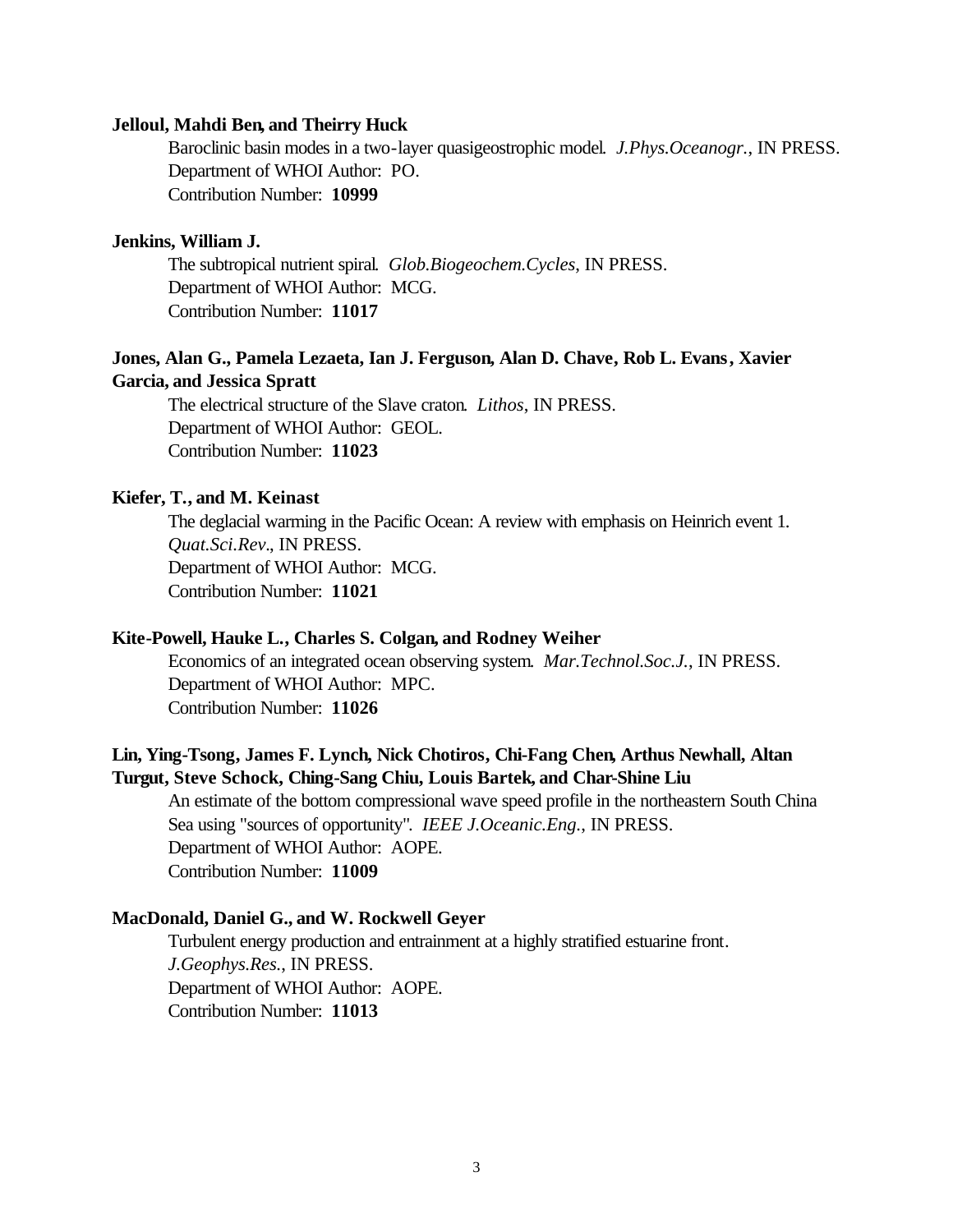#### **McKenna, S. P., and W. R. McGillis**

The role of free-surface turbulence and surfactants in air-water gas transfer. *Int.J.Heat Mass Transfer*, IN PRESS. Department of WHOI Author: AOPE. Contribution Number: **11003**

#### **Polyak, Leonid, William B. Curry, Dennis A. Darby, Jens Bischof, and Thomas M. Cronin**

Contrasting glacial/interglacial regimes in the western Arctic Ocean as exemplified by a sedimentary record from the Mendeleev Ridge. *Palaeogeogr.Palaeoclimatol.Palaeoecol.*, IN PRESS. Department of WHOI Author: GEOL.

Contribution Number: **11002**

#### **Polzin, Kurt**

A heuristic description of internal wave dynamics. *J.Phys.Oceanogr.*, IN PRESS. Department of WHOI Author: PO.

#### **Polzin, Kurt**

Idealized solutions for the energy balance of the finescale internal wavefield. *J.Phys.Oceanogr.*, IN PRESS. Department of WHOI Author: PO.

#### **Preisig, James, and Grant B. Deane**

Surface wave focusing and acoustic communications in the surf. *J.Am.Stat.Assoc.*, IN PRESS. Department of WHOI Author: AOPE. Contribution Number: **11018**

#### **Seewald, Jeffrey, Anna Cruse, and Peter Saccocia**

Aqueous volatiles in hydrothermal fluids from the main endeavour field, northern Juan de Fuca Ridge: Temporal variability following earthquake activity. *Earth Planet.Sci.Lett.*, IN PRESS. Department of WHOI Author: MCG. Contribution Number: **10991**

#### **Sengco, Mario R., and Donald M. Anderson**

Differential removal of marine algal species by clay aggregation: Effect of cell concentration, size and swimming rate. *Mar.Ecol.Prog.Ser.*, IN PRESS. Department of WHOI Author: BIO. Contribution Number: **11006**